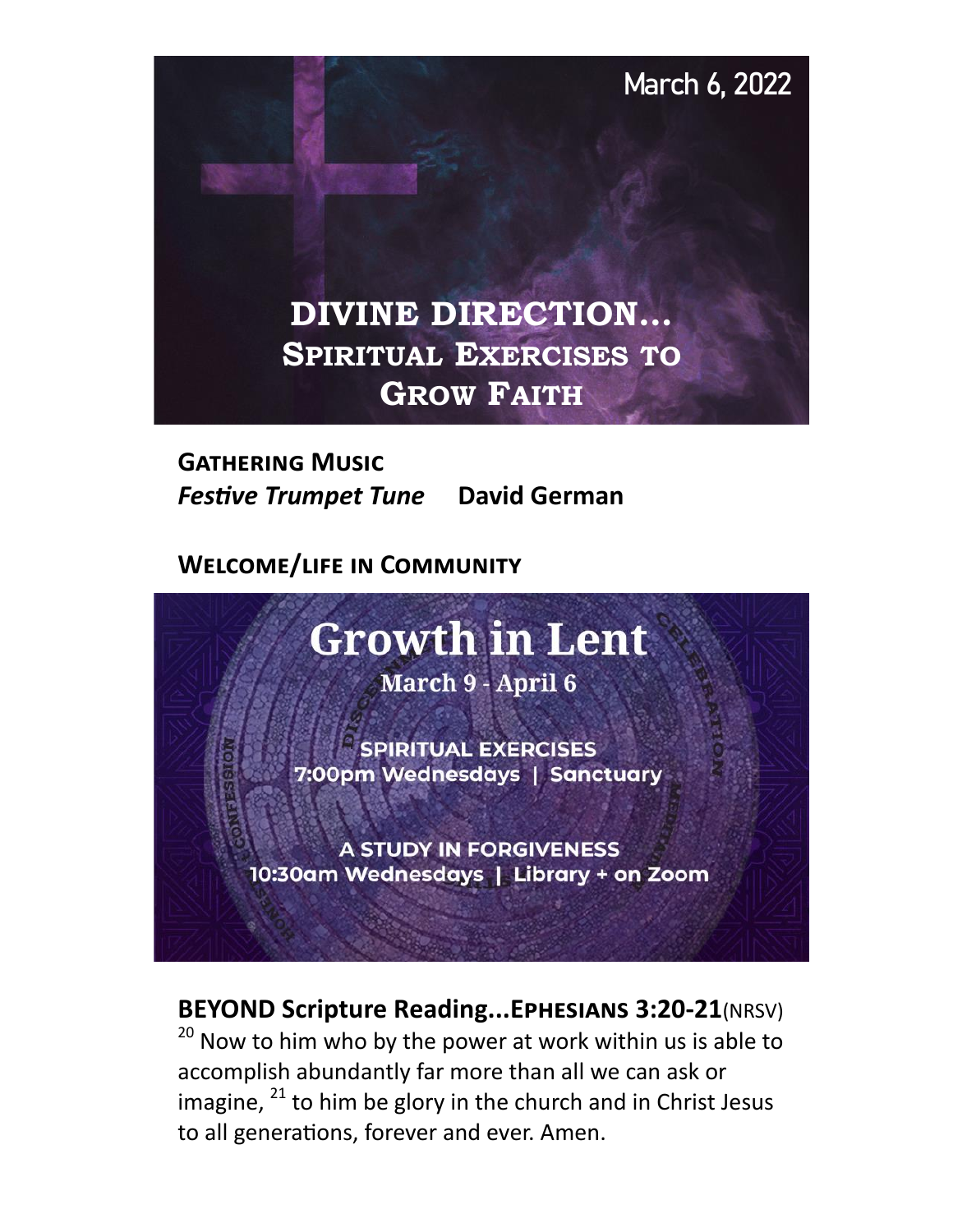# **Opening Hymn #504** vs 1-2*A Mighty Fortress Is Our God*

1 A mighty fortress is our God, a sword and shield victorious; he breaks the cruel oppressor's rod and wins salvation glorious.

The old satanic foe has sworn to work us woe! With craft and dreadful might he arms himself to fight. On earth he has no equal.

2 No strength of ours can match his might! We would be lost, rejected. But now a champion comes to fight, whom God himself elected.

> You ask who this may be? The Lord of hosts is he! Christ Jesus, mighty Lord, God's only Son, adored. He holds the field victorious.

#### **BEYOND Prayers**

Leader: Dear Lord,

The renewal of the Butterfly Center is to serve You and to build Your greater church in this community. We ask Your blessing on the Beyond Capital Fund Appeal so that we can use this opportunity to spread the good news of your love to the children and families served through the educational opportunities that take place at Butterfly. Lord, we are so grateful for the 45 years of outreach the Preschool has provided and we look forward to continuing to share the gospel to build faith in the young hearts and families who participate in Butterfly Christian Preschool, this great mission at Shepherd of the Hills. Lord, in your mercy…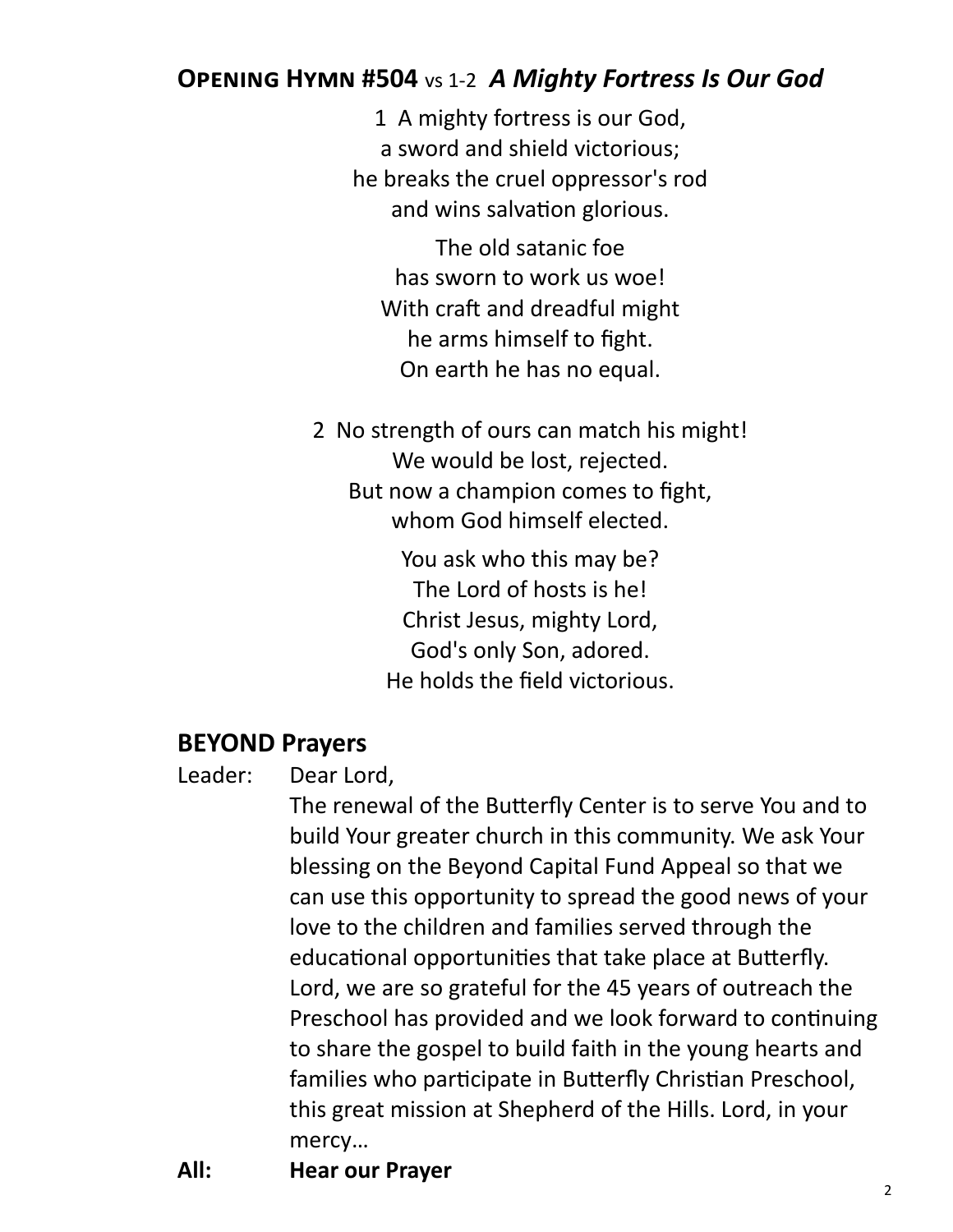Leader: Loving Father -

We are so very grateful for the loving and welcoming community of Shepherd of the Hills. We ask for your continued presence as we reach out to others outside of our walls. We praise you for the ministry of Butterfly Preschool. Hearing the happy, gleeful sounds of children's voices that raises our spirits and warms our hearts. May this joy spread throughout our community! We thank you for a preschool that provides an introduction to Jesus and the loving example He set for all of us. Lord, in your mercy...

#### **All: Hear our prayer**

#### **Hymn of Response #504** vs 3-4*A Mighty Fortress Is Our God*

3 Though hordes of devils fill the land all threat'ning to devour us, we tremble not, unmoved we stand; they cannot overpow'r us.

> Let this world's tyrant rage; in battle we'll engage! His might is doomed to fail; God's judgment must prevail! One little word subdues him.

4 God's Word forever shall abide, no thanks to foes, who fear it; for God himself fights by our side with weapons of the Spirit.

Were they to take our house, goods, honor, child, or spouse, though life be wrenched away, they cannot win the day. The kingdom's ours forever!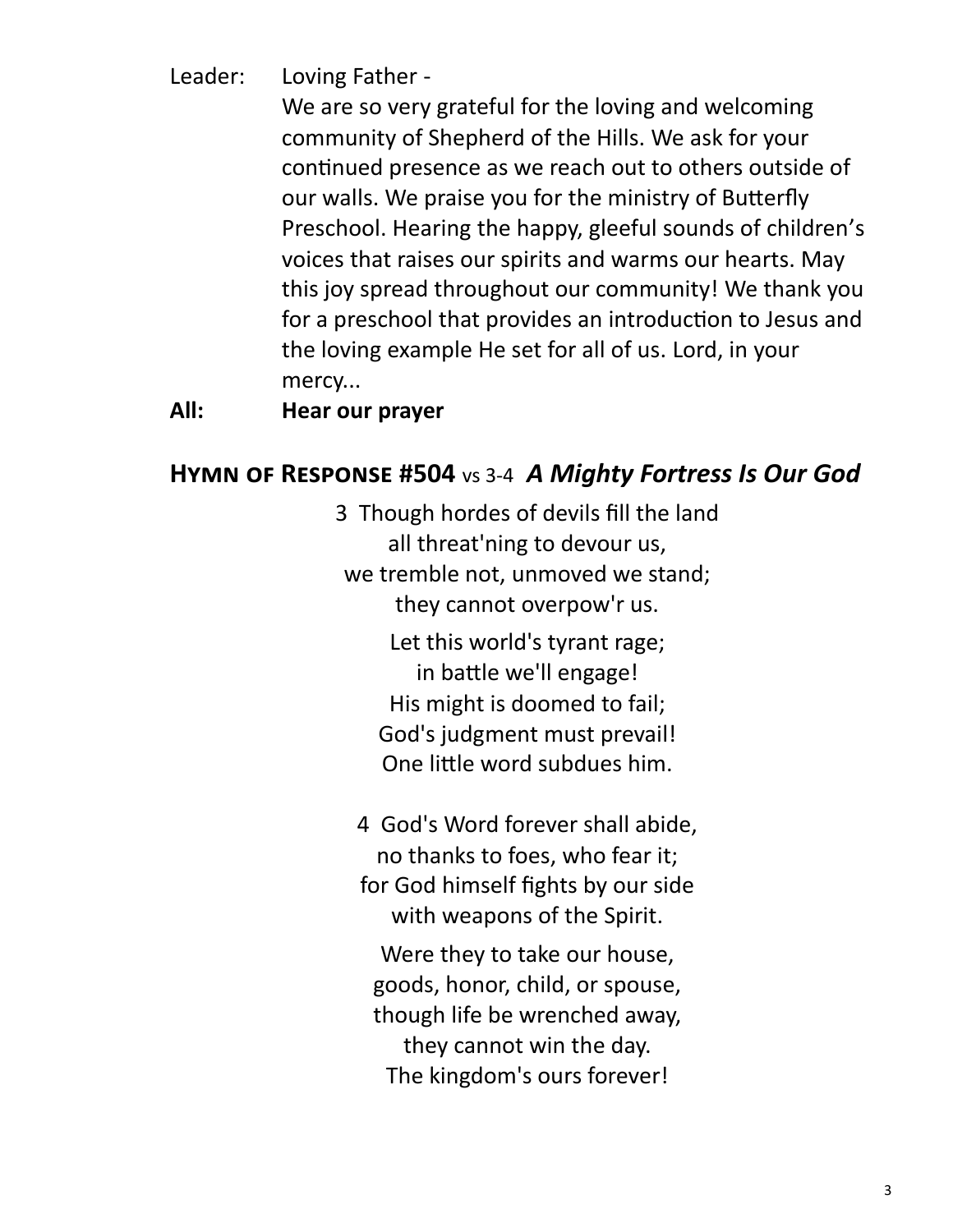# **BEYOND Prayers**

Leader: Dear Lord,

We offer you praise and thanksgiving even before we see the end results of our Beyond Capital Fund Appeal. We pray to grow in faith as we wait for its fruition. We thank you for the dreamers who envisioned this needed improvement for our Butterfly Preschool and for our community both inside and outside our walls. With your help Lord, it will happen ~ thank you! Lord, in your mercy…

# **All: Hear our Prayer**

Leader: Lord, throughout the generations you have beaconed your people to "Go". Go, from what is familiar. Go, trusting that you are with us. Go, in the confidence that you know the way. Go, with the faith that the outcome belongs to you. In his last words to the Church, Jesus directed us to Go into the World, promising that he is with us. Those who respond to your call are not disappointed in the future you are preparing, where love abounds and life is full.

> Lord, we now hear a call to us to Go Beyond; to go from where we are. We are beaconed to go even further from where you have already taken us. Lord, when we are pulled to the logic "to stay" and we feel we have gone as far as we are able to do so, give us a vision, once again, of what lies ahead.

# **All: Hear our Prayer**

Thank you, Lord, for our church family with whom we journey, and thank you for the opportunity to serve our neighbors and their children in a loving, safe, environment where children can grow and faith can take root. We come to you, Lord, with grateful hearts, and we are prepared to go with you with faith. Lord, in your mercy… **All: Hear our Prayer**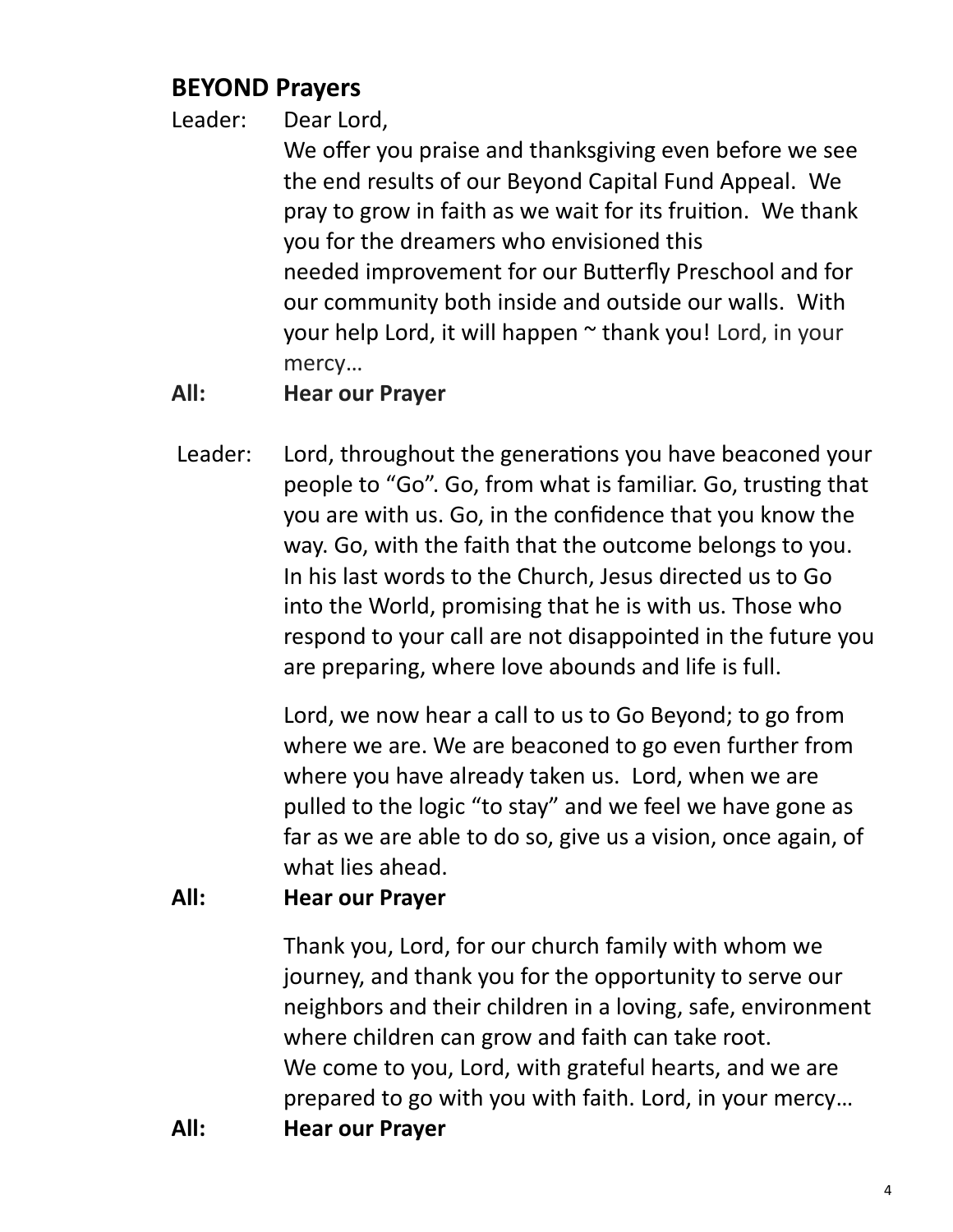# **Hymn of Response**

# **#807** v 1*Come, Thou Fount of Every Blessing*

1 Come, thou Fount of ev'ry blessing, tune my heart to sing thy grace; streams of mercy, never ceasing, call for songs of loudest praise. While the hope of endless glory fills my heart with joy and love, teach me ever to adore thee; may I still thy goodness prove.

**BEYOND Moment** video

**BEYOND Commitment** Procession of Pledge/Prayer Cards

#### **Hymn of Response**

### **#807** v 3 *Come, Thou Fount of Every Blessing*

3 Oh, to grace how great a debtor daily I'm constrained to be; let that grace now like a fetter bind my wand'ring heart to thee. Prone to wander, Lord, I feel it; prone to leave the God I love. Here's my heart, oh, take and seal it; seal it for thy courts above.

#### **Prayer of Dedication to the Glory of God**

#### **Introduction to Scripture Reading**

and provision of what matters most—the presence of God! <sub>5</sub> Leader: This beautiful Song to God was quoted by the devil as a way to tempt Jesus to move away from God. Many people on many occasions have weaponized Scripture to justify evil behavior. Jesus does not fall for the lies of Satan. The majestic words of the Psalm speak to the Lord's protection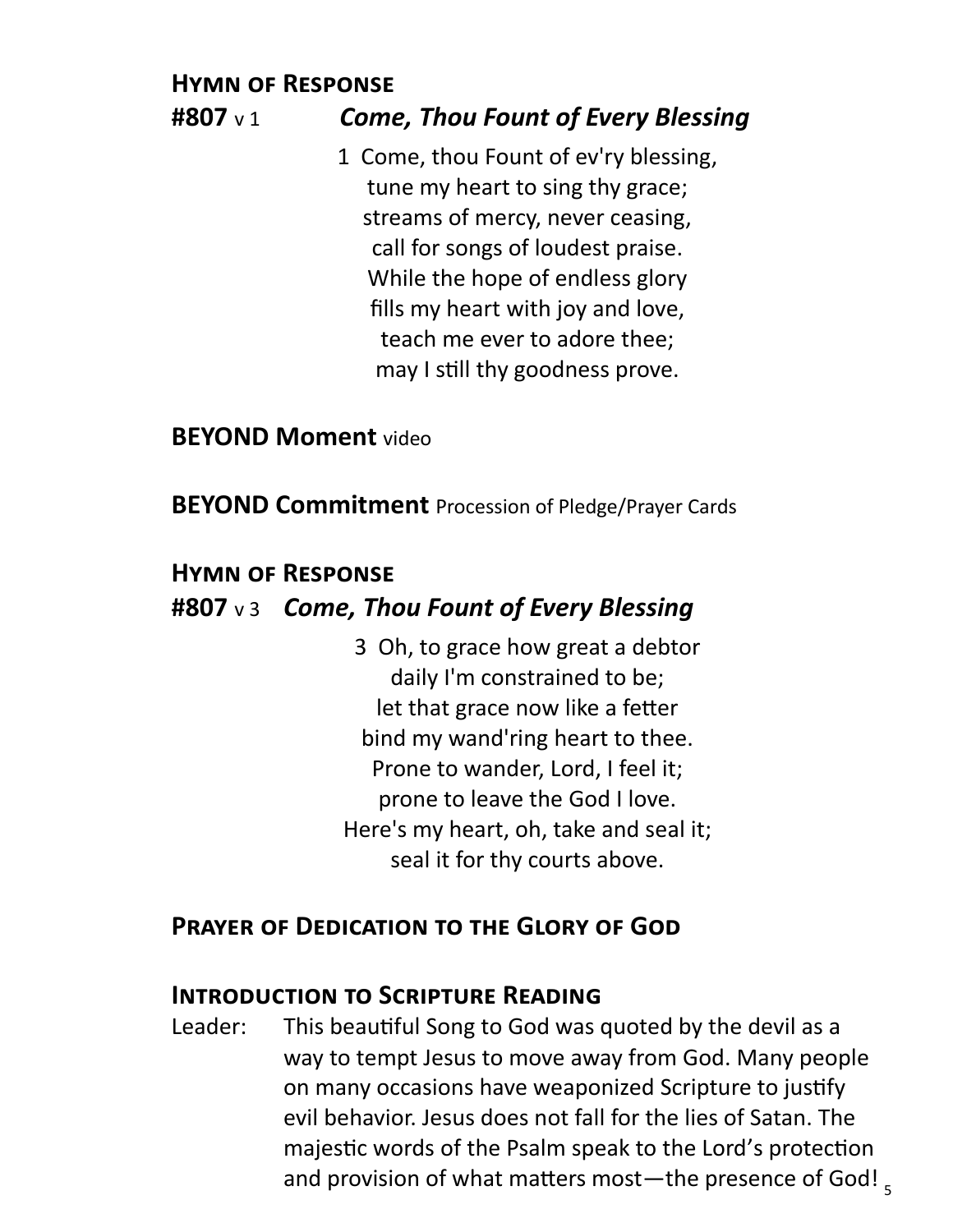# **Scripture Reading...Psalm 91:1-2, 9-16** (NRSV)

Read by: (8:15) Megan Getman, (10:45) Karen Stern

You who live in the shelter of the Most High, who abide in the shadow of the Almighty,

 $2$  will say to the LORD, "My refuge and my fortress; my God, in whom I trust."

<sup>9</sup>Because you have made the Lord your refuge, the Most High your dwelling place,

- <sup>10</sup> no evil shall befall you, no scourge come near your tent.
- $11$  For he will command his angels concerning you to guard you in all your ways.
- $12$  On their hands they will bear you up, so that you will not dash your foot against a stone.
- <sup>13</sup> You will tread on the lion and the adder, the young lion and the serpent you will trample under foot.
- $14$  Those who love me, I will deliver; I will protect those who know my name.
- $15$  When they call to me, I will answer them; I will be with them in trouble,
	- I will rescue them and honor them.
- $16$  With long life I will satisfy them, and show them my salvation.

Leader: The Word of the Lord. **All: Thanks be to God.**

**Gospel Reading...Luke 4:1-13** (NRSV) Read by: Pr. Tom Grevlos

# **Message**

*Divine Direction: My God, in Whom I Trust Pr. Tom Grevlos* 

# **Message Song #787** vs 1-4 *On Eagle's Wings*

1 You who dwell in the shelter of the Lord, who abide in this shadow for life. say to the Lord: "My refuge, my rock in whom I trust!"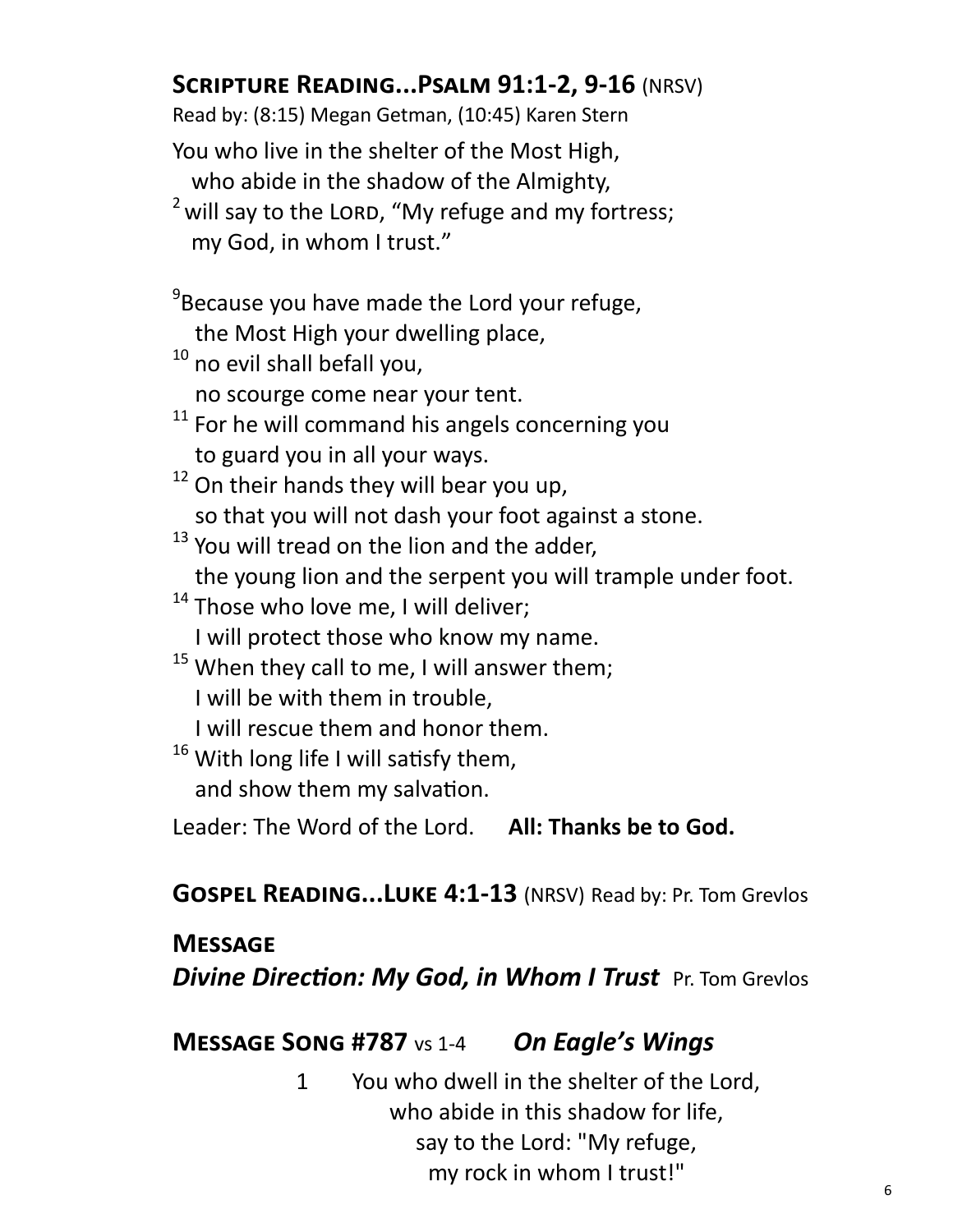#### *Refrain*

And he will raise you up on eagle's wings, bear you on the breath of dawn, make you to shine like the sun, and hold you in the palm of his hand.

- 2 The snare of the fowler will never capture you, and famine will bring you no fear; under God's wings your refuge, with faithfulness your shield. *Refrain*
	- 3 You need not fear the terror of the night, nor the arrow that flies by day; though thousands fall about you, near you it shall not come. *Refrain*
	- 4 For to the angels God's given a command to guard you in all of your ways; upon their hands they will bear you up, lest you dash your foot against a stone.

#### *Final Refrain*

And he will raise you up on eagle's wings, bear you on the breath of dawn, make you to shine like the sun, and hold you in the palm of his hand; and hold you, hold you in the palm of his hand.

# **Apostles' Creed**

I believe in God, the Father almighty, creator of heaven and earth.

I believe in Jesus Christ, God's only Son, our Lord. He was conceived by the power of the Holy Spirit and born of the virgin Mary.

He suffered under Pontius Pilate, was crucified, died, and was buried. He descended into hell.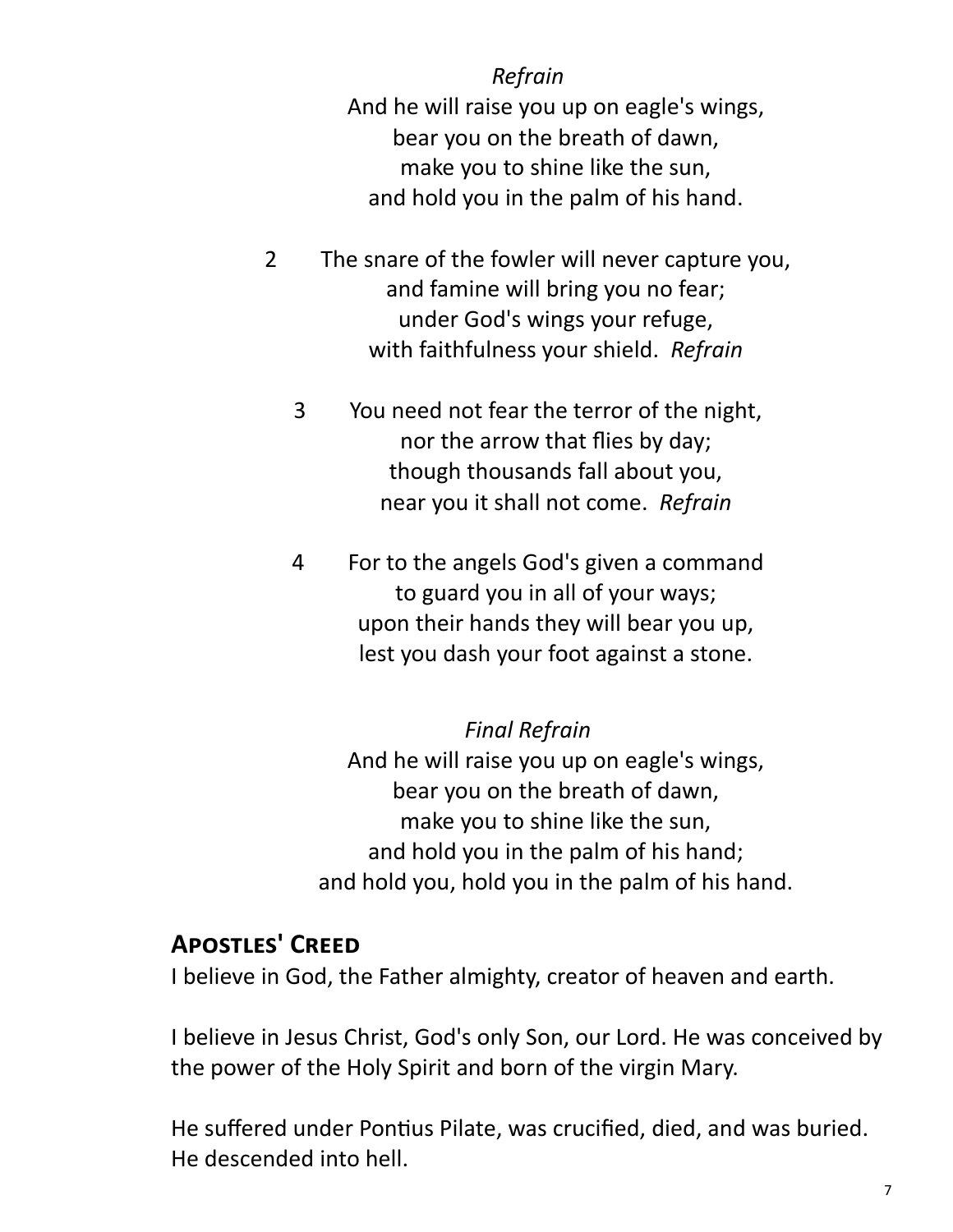On the third day he rose again. He ascended into heaven, and is seated at the right hand of the Father. He will come again to judge the living and the dead.

I believe in the Holy Spirit, the holy catholic Church, the communion of saints, the forgiveness of sins, the resurrection of the body, and the life everlasting. Amen.

#### **Prayers of the people**

Led by: (8:15) Megan Getman, (10:45) Karen Stern

# **Thank Offering**

To make a gift online to the mission and ministry of Shepherd of the Hills, use this link: [shephills.org/give.](https://shephills.org/give/)



- · Scan the QR Code with your camera phone to give now.
- · By mail, send to 3525 Bee Caves Rd, Austin, TX 78746

# **Generosity Moment...Youth Gathering**

Glacier Wilderness Adventure to Flathead Lutheran Bible Camp July 22-31, 2022

# **Offering Response #692** *We Are an Offering*

We lift our voices We lift our hands We lift our lives up to You We are an offering Lord use our voices Lord use our hands Lord use our lives they are Yours We are an offering

> All that we have All that we are All that we hope to be We give to You We give to You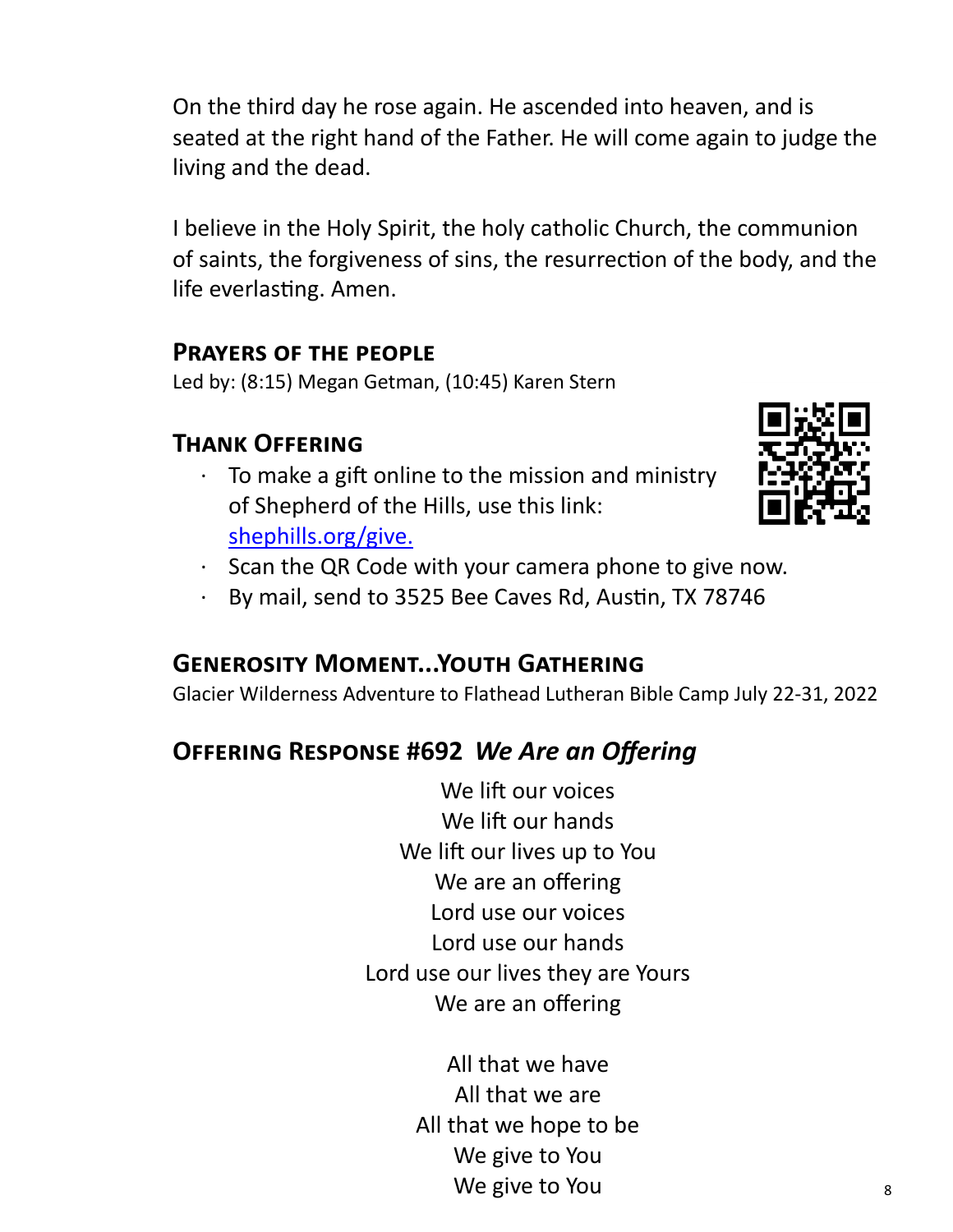We lift our voices We lift our hands We lift our lives up to You We are an offering We are an offering

#### **Prayer of Thanks**

#### **Words of Institution**

#### **Lord's Prayer**

Our Father, who art in heaven, hallowed be thy name, thy kingdom come, thy will be done, on earth as it is in heaven. Give us this day

our daily bread; and forgive us our trespasses, as we forgive those who trespass against us; lead us not into temptation, but deliver us from evil.

For thine is the kingdom, and the power, and the glory, forever and ever. Amen.

#### **Communion Invitation**

*As we celebrate this sacrament, all are invited to receive the Risen presence of Jesus. God is really present—in bread and wine—forgiving sins and promising new life.* 

> *Bread/wafer— "The body of Christ given for you"; Wine— "The blood of Christ shed for you."*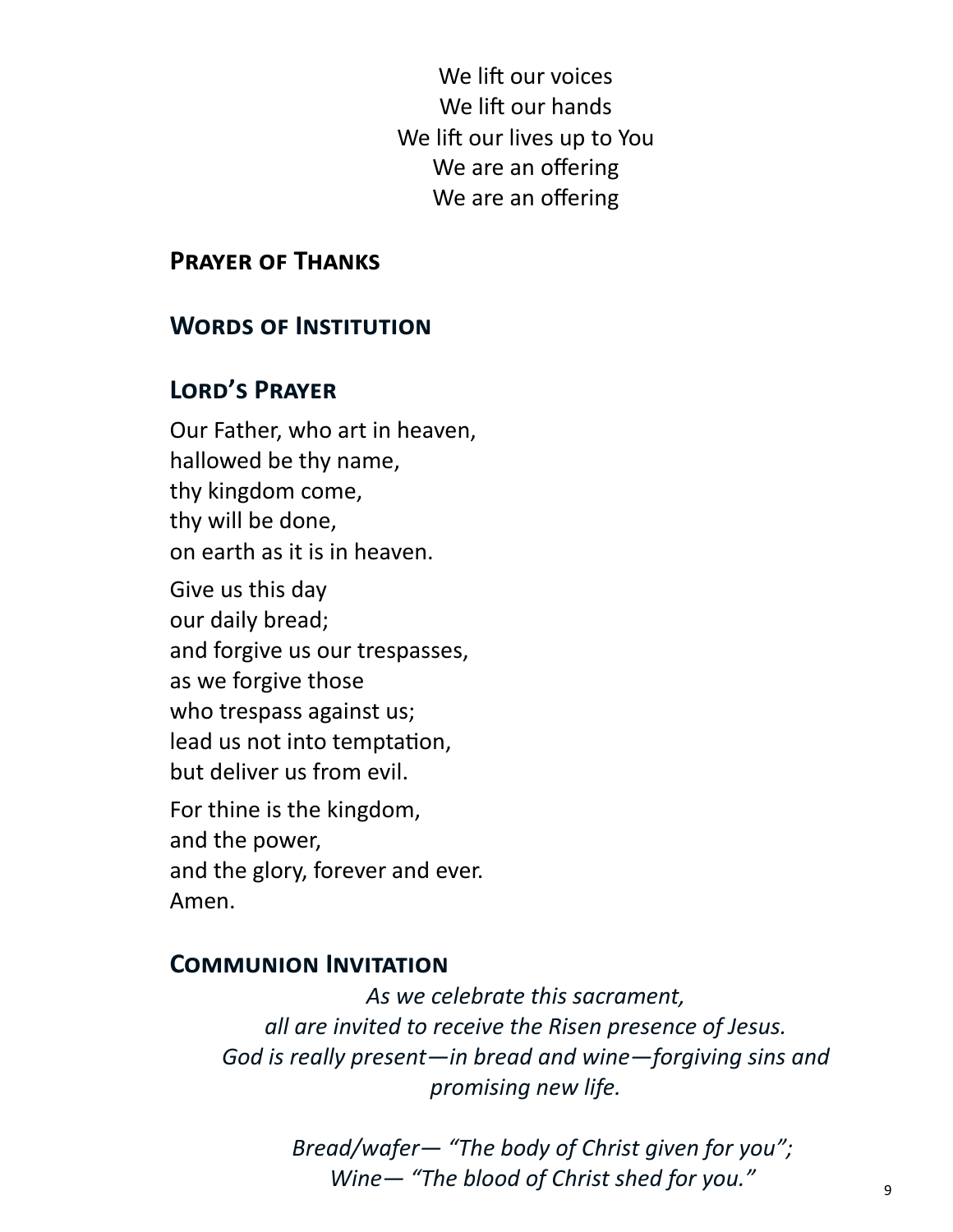# **Communion Music** *Gift of Finest Wheat*

#### **Communion Blessing & Prayer**

#### **Benediction**

#### **Prayer for Peace**

#### **Commissioning Song #705** *God of Grace and God of Glory*

1 God of grace and God of glory, on your people pour your pow'r; crown your ancient church's story; bring its bud to glorious flow'r.

Grant us wisdom, grant us courage for the facing of this hour, for the facing of this hour.

2 Lo! the hosts of evil round us scorn the Christ, assail his ways! From the fears that long have bound us free our hearts to faith and praise.

Grant us wisdom, grant us courage for the living of these days, for the living of these days,

3 Cure your children's warring madness; bend our pride to your control; shame our wanton, selfish gladness, rich in things and poor in soul.

Grant us wisdom, grant us courage, lest we miss your kingdom's goal, lest we miss your kingdom's goal.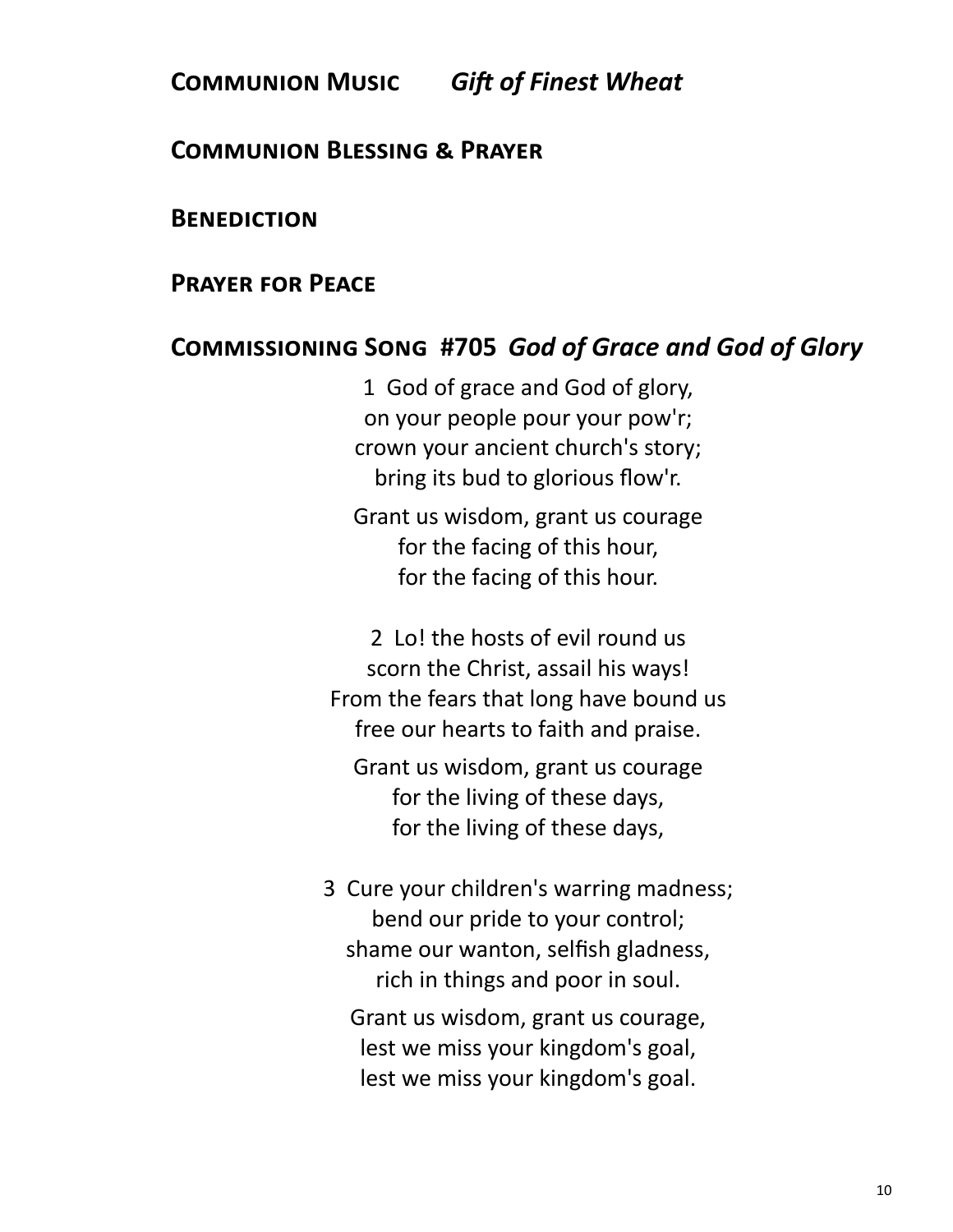4 Save us from weak resignation to the evils we deplore; let the gift of your salvation be our glory evermore.

Grant us wisdom, grant us courage, serving you whom we adore, serving you whom we adore.

#### **\*Commissioning**

- Leader: We walk with Jesus throughout these 40 days of Lent, trusting in his word, empowered by his Spirit, uplifted by his promise. We go forth in peace to love and serve the Lord!
- **All: Thanks be to God…and We Will!**

# **Postlude** *God of Grace and God of Glory* **David Cherwien**

#### **Prayers**

**Please pray** for Don Gaskin, Don Knight, Marie Fortune and Glenn Richter

**Please pray** for family and friends of Shepherd members:

Kenna Joy Kramer, Grandniece of Weldon and Mary Allison Lori Roth, Sister of Sandy Smith

**We pray** for the people of our country and world as we continue to navigate the COVID-19 pandemic. Grant healing to those afflicted, strength to those who care for the sick, and wisdom to those who lead.

**We pray** for the people of Ukraine and all who find themselves in the midst of war, gripped by fear and uncertainty. Send your peace. Send your wisdom to leaders of the world as they grapple with deep disagreements and tensions. May we be ever aware of your beloved people all around the world who suffer and who cry out for help. Send us as proclaimers of your love.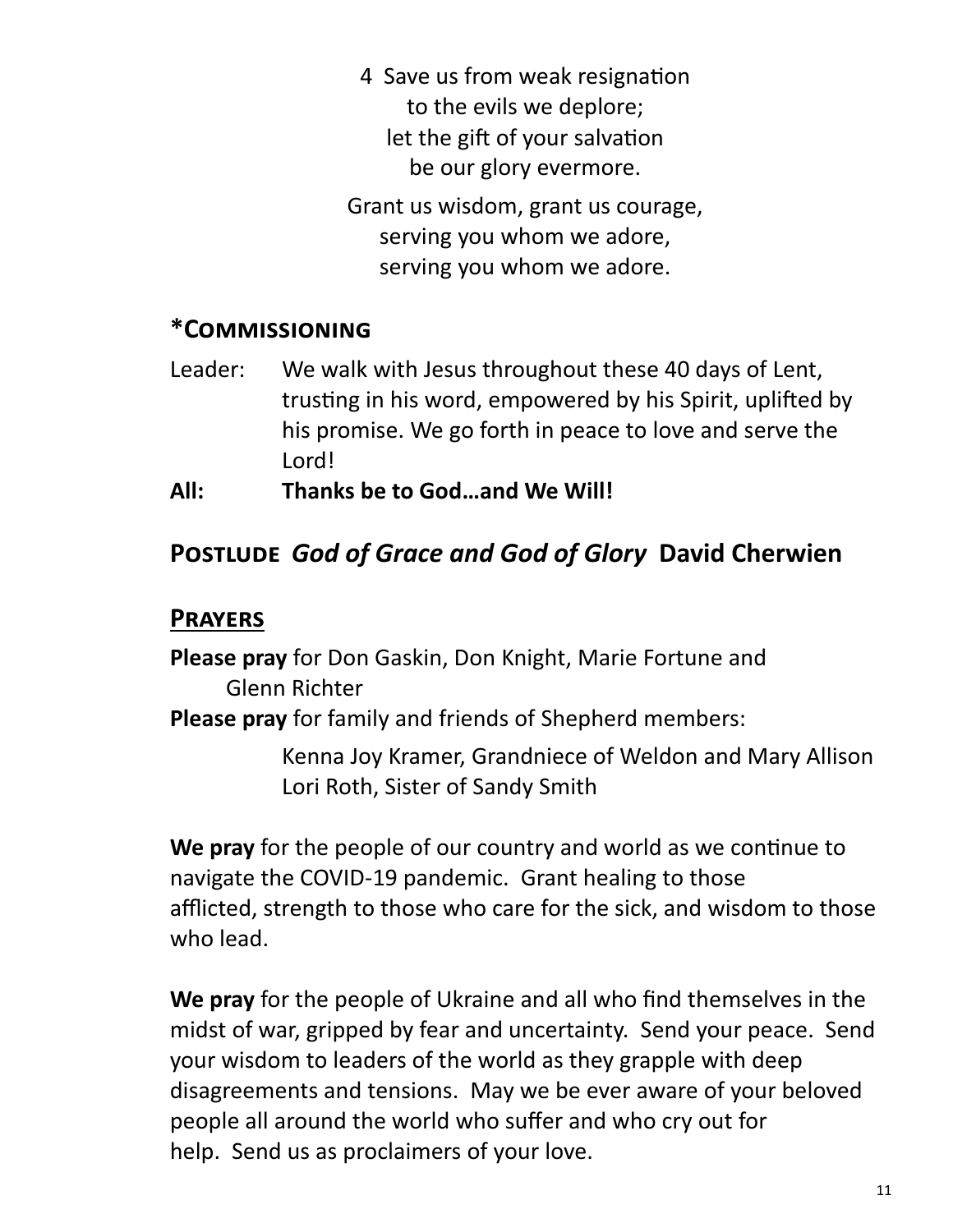**We pray** for our global ministry partners: Rev. Karen Castillo in Guatemala; Iglesia Luterana Augustina Virgen del Rosario, Aurora 8 de Octubre, Guatemala. We pray for Malcolm and Joy Henderson and the ministry of CHARIS in Haiti.

**Please pray** for our local ministries: Mariposa Family Learning Center, Bread For All and Upbring Ministries.

**Please pray** for our faith community, that we may be a church without walls and live out loud...faithfully!

> *\*Prayers for family and friends are listed for 2 weeks, unless we are notified otherwise.*

#### **Worship team**

| <b>Pastors</b>                                   | Pr. Tom Grevlos, Pr. Lauren Dow Wegner          |                                   |
|--------------------------------------------------|-------------------------------------------------|-----------------------------------|
| <b>Preaching Pastor</b><br>Pr. Tom Grevlos       |                                                 |                                   |
| Director of Worship/Arts Kevin McClure           |                                                 |                                   |
| $(10:45)$ Bob Cannon<br><b>Trumpet</b>           |                                                 |                                   |
| <b>Altar Care</b>                                |                                                 | (8:15) Jennifer and Richard Arndt |
|                                                  |                                                 | (10:45) Weldon and Mary Allison   |
| <b>Assisting Minister</b> (8:15) Megan Getman;   |                                                 |                                   |
|                                                  | (10:45) Karen Stern                             |                                   |
| <b>AV</b>                                        | (8:15) Bill Dawson, Dave Wegner, Pete Forsberg; |                                   |
| (10:45) Bill Dawson, Dave Wegner, Pete Forsberg, |                                                 |                                   |
| Jamie Nichols, Peter Walsh                       |                                                 |                                   |
| <b>Hosts</b>                                     | (8:15) Terrie Thomas                            |                                   |
| <b>Admin Ministry Coordinator</b>                |                                                 | Amanda Forsberg                   |
| <b>Campus Operations</b>                         |                                                 | Dave Wegner                       |
| <b>Creative Media</b>                            |                                                 | <b>Dabney Gomes</b>               |
| <b>Director of Youth Ministry</b>                |                                                 | <b>Joel Timmons</b>               |
| <b>Executive Director</b>                        |                                                 | <b>Bill Dawson</b>                |
| <b>Financial Officer</b>                         |                                                 | <b>Kevin Marlow</b>               |